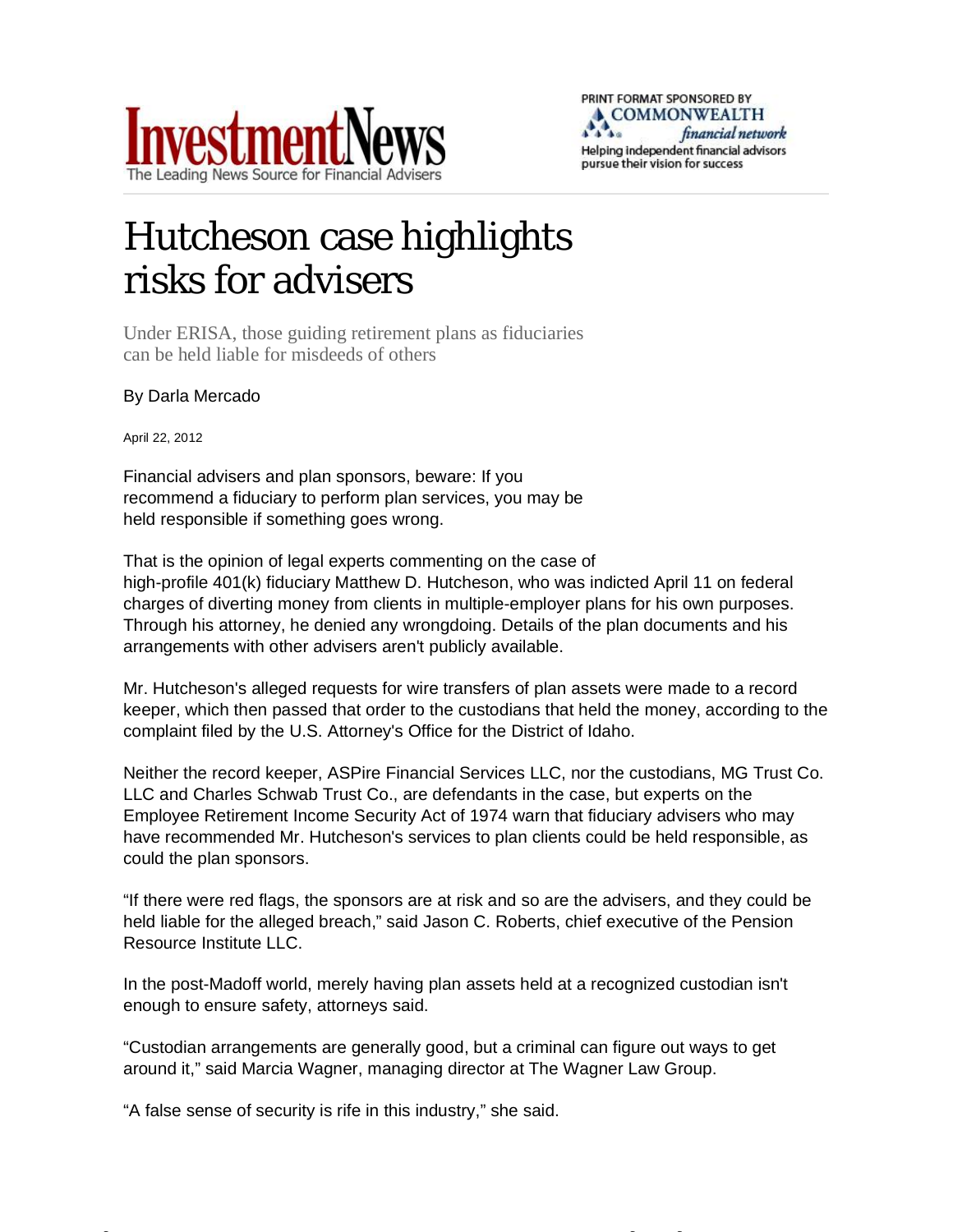"Plan sponsors can't have that sense of security. They have to ask about accounting, record keeping and how the custodian is being audited,"Ms. Wagner said.

She noted that to ensure safe handling of plan assets, establishing checks and balances among parties that work with a retirement plan "isn't just a best practice, it's essential."

The Hutcheson case itself is a teachable moment for advisers, emphasizing the need for deep levels of due diligence when bringing other fiduciaries into a plan.

"You need to think long and hard about bringing in other advisers and parties into a plan," said Bradford P. Campbell, counsel at Drinker Biddle & Reath LLP. "Making recommendations to plan clients about other service providers isn't something to be taken lightly."

The federal case is playing out at a time when the Labor Department is placing greater emphasis on the disclosure of fees and services to plan sponsors and participants. Those disclosures require service providers to spell out whether they are acting as a fiduciary.

As a result, advisers who are working with plans may bring in outside expertise to handle or share certain fiduciary duties, such as discretionary plan administration. In other scenarios, advisers may be distributing multiple-employer plans and working with a third party that will act as a fiduciary to the MEP.

Enter the potential for liability.

Under ERISA, plan sponsors and advisers acting as fiduciaries to a given plan may be held liable for the missteps of other plan fiduciaries if they had knowledge of the offending party's breach and failed to remedy it, according to Mr. Roberts.

In these arrangements, the adviser should head off any questionable activity by requiring duplicate confirmations and remaining in the loop on all transactions taking place between the plan and other service providers.

"Once you're the fiduciary, you're supposed to be cognizant of what the other fiduciaries are doing,"Mr. Roberts said.

If the adviser working with a given plan isn't a fiduciary but recommends other third parties to take on fiduciary responsibilities, the referring adviser still may face fee disgorgement orders from the Labor Department if the recommended fiduciary misbehaves and the broker has undisclosed conflicts of interest with that party.

Seeking to avoid this risk, particularly as plan-focused advisers shift their business to a feebased model that will let them act as fiduciaries, broker-dealers have stepped up their efforts to keep informed of transactions taking place between retirement plan clients and other parties.

"Our advisers don't take discretion or act as an [ERISA Section 3(38)] investment manager unless they clear through our platform with National Financial Services LLC,"said Paul Mahan, director of retirement consulting services at Commonwealth Financial Network.